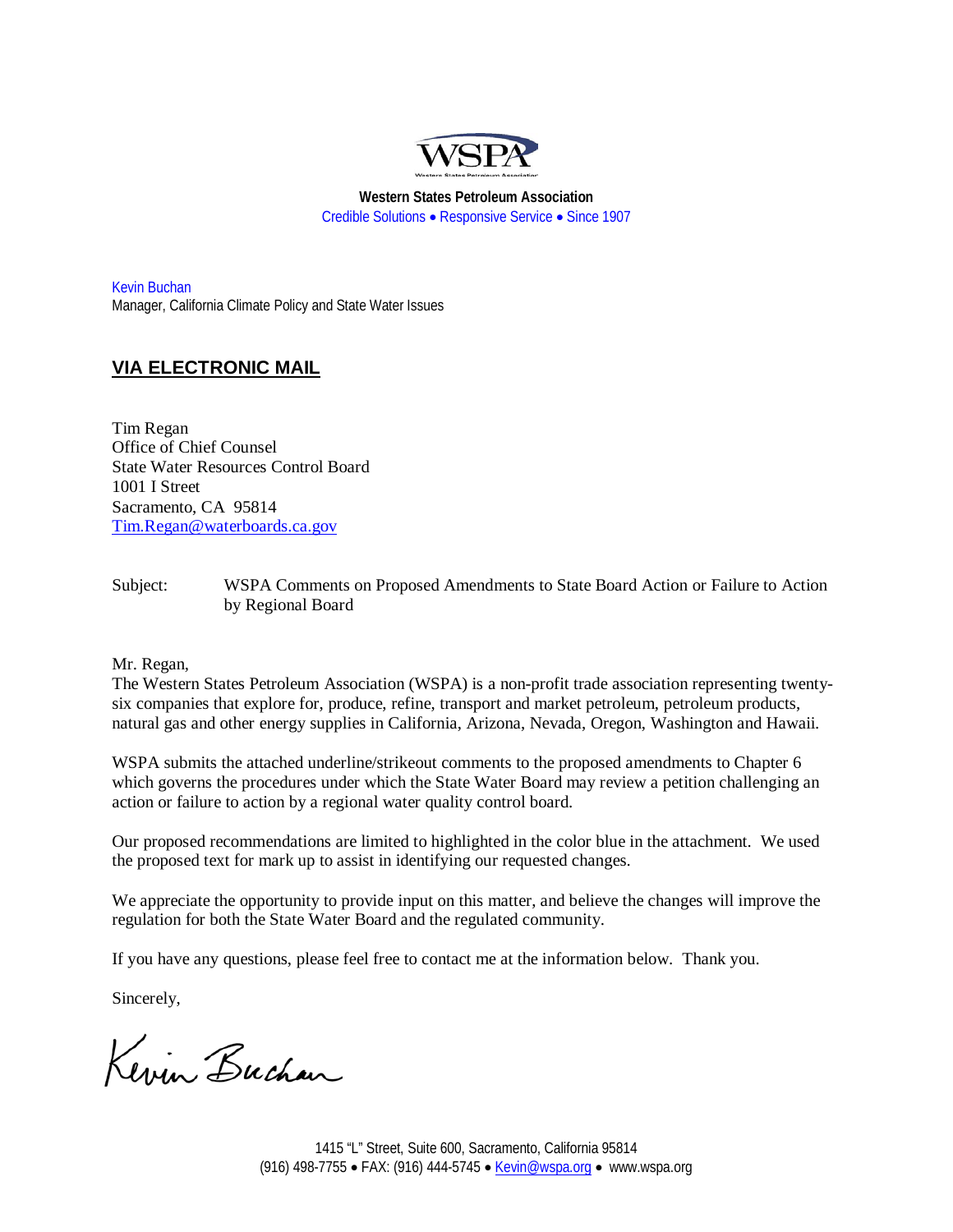# **Proposed Amendments to the California Code of Regulations Title 23. Waters. Division 3. State Water Resources Control Board**

The State Water Board has proposed several changes to sections 2050, 2050.5, and 2051 of Title 23 of the California Code of Regulations. These provisions contain the regulations addressing Petitions to challenge the action or inaction of Regional Boards (or Local Oversight Programs). WSPA supports these changes, with the suggested minor modifications noted below. WSPA further proposes additions to section 2053, the regulation addressing Stay Requests, for consistency with the other proposed changes. Comments on the proposed rulemaking are due April 30, 2014.

The complete text of the proposed revisions follows. The text from the State Board is in black and WSPA's proposed modifications are in **blue**. Bolded and underlined text indicates proposed additions to the existing rules, while strike-outs indicate proposed deletion

# WS**PA Proposes the Following (Blue) Minor Modifications to Proposed Rulemaking:**

### **§ 2050. Petition for Review by State Board.**

(a) Any petition by an aggrieved person to the state board for review under Water Code Section 13320(a) of an action or failure to act by a regional board shall be submitted in writing and received by the state board within 30 days of any action or failure to act by a regional board. The petition shall contain the following:

(1) Name, address, telephone number and email address (if available) of the petitioner.

(2) The specific action or inaction of the regional board which the state board is requested to review and a copy of any order or resolution of the regional board which is referred to in the petition, if available. If the order or resolution of the regional board is not available, a statement shall be included giving the reason(s) for not including the order or resolution.

(3) The date on which the regional board acted or refused to act or on which the regional board was requested to act.

(4) A full and complete statement of the reasons the action or failure to act was inappropriate or improper.

(5) The manner in which the petitioner is aggrieved.

(6) The specific action by the state or regional board which petitioner requests.

(7) A statement of points and authorities in support of legal issues raised in the petition, including citations to documents or the transcript of the regional board hearing where appropriate **if it is available**.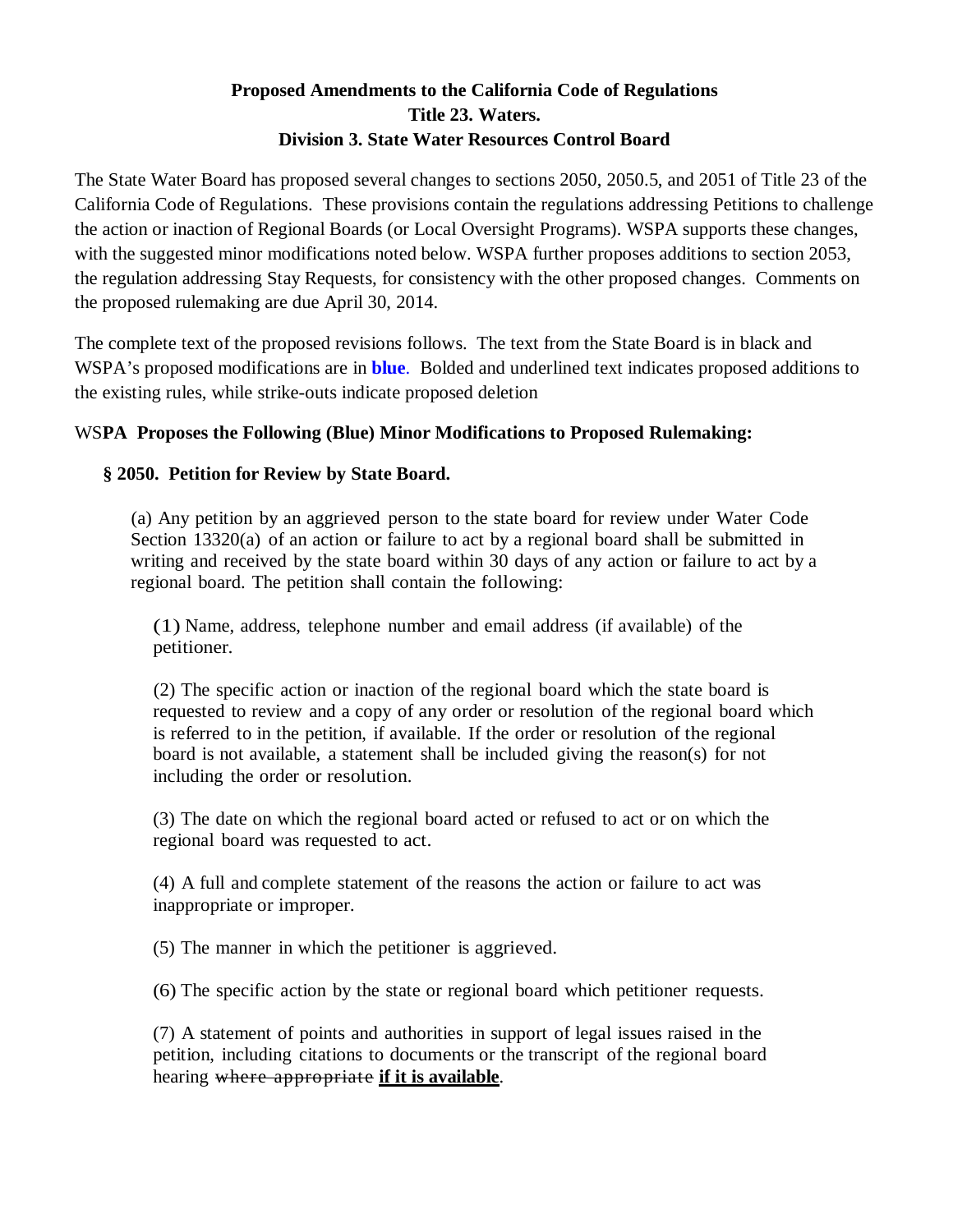(8) A statement that the petition has been sent to the appropriate regional board and to the discharger, if not the petitioner.

(9) A statement that the substantive issues or objections raised in the petition were raised before the regional board, or an explanation of why the petitioner was not required or was unable to raise these substantive issues or objections before the regional board.

(b) Service of a petition may be made by U.S. mail, by hand delivery, by facsimile with hard copy to follow, or via e-mail by prior arrangement **to** 

**waterqualitypetition@waterboards.ca.gov**. [In the case of service by facsimile, only the petition itself shall be sent. All exhibits shall be included with the hard copy.] The petition must be received by the state board no later than 5:00p.m. 30 days following the date of the action or inaction by the regional board, except that if the thirtieth day following the date of the action or inaction falls on a Saturday, Sunday, or state holiday, the petition must be received by the state board no later than 5:00p.m. on the first business day following.

(c) If the action or inaction that is the subject of the petition was taken by the regional board after notice and opportunity to comment, the petition to the state board shall be limited to those substantive issues or objections that were raised before the regional board.

### **(d) The state board shall notify the petitioner of the assigned petition number and the date the state board received the petition.**

#### **§ 2050.5 Complete Petitions; Responses; Time Limits.**

(a) Upon receipt of a petition that complies with section 2050 the state board may either dismiss the petition pursuant to section 2052, or may provide written notification to the petitioner, informing the discharger (if not the petitioner), the regional board, and other interested persons that they shall have 30 days from the date of mailing such notification to file a response to the petition with the state board. The regional board shall file the administrative record within this 30-day period, including a copy of the tape recording of the regional board action, or a transcript, if available. Responses to petitions and any other submissions shall be served concurrently upon the petitioner, the discharger (if not the petitioner) and the regional board, by any method listed in section 2050, **subdivision** (b). Any points and authorities filed in response to the petition shall include citations to documents or the transcript of the regional board hearing where appropriate. The time for filing a response or the administrative record may be extended by the state board. Additional submissions will be allowed only upon written request and at the discretion of the state board.

(b) The state board shall review and act on the petition within 270 days from the date of mailing the notification described in **subdivision** (a), unless a hearing is held by the state board. If a hearing is held, the state board shall act on the petition within 330 days from the date of mailing the notification described in **subdivision** (a), or within 120 days of the close of the hearing, whichever is later. If formal disposition is not made by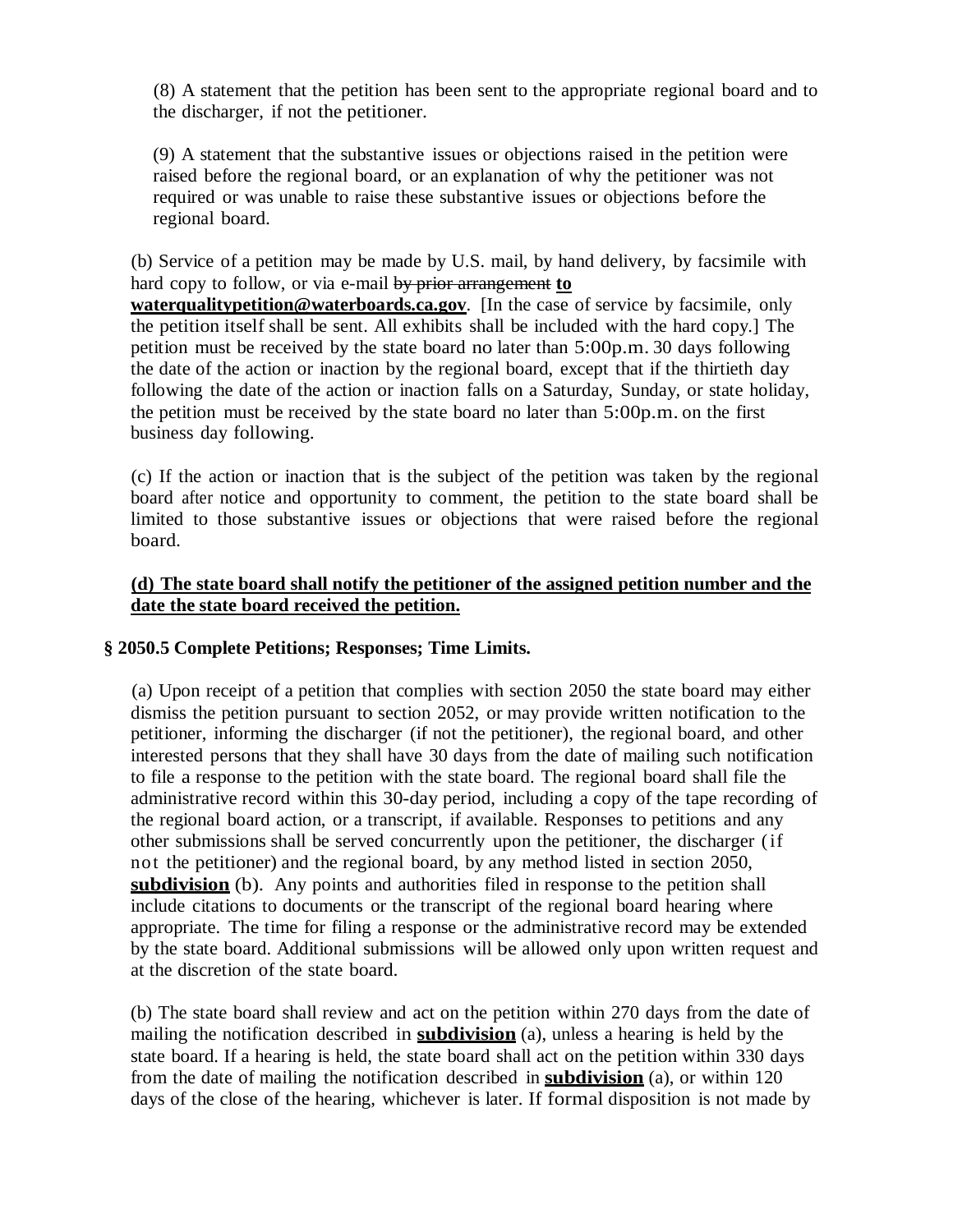the state board within these time limits the petition is deemed denied. These time limits may be extended for a period not to exceed 60 days with written agreement from the petitioner. The time limits for formal disposition do not apply while action on a petition is held in abeyance, as provided in **section 2050.5 subdivision** (d).

(c) The state board may, on its motion, review a regional board's action or failure to act for any reason, including lack of formal disposition by the state board within the time limits provided in **subdivision** (b).

(d) A petition may be held in abeyance at the request or with the agreement of the petitioner.

(1) A request or agreement to hold a petition in abeyance must be in writing and shall be provided to the state board, the regional board, and the discharger, if not the petitioner.

(2) Petitions may be held in abeyance unless the regional board provides reasonable grounds for objection. For petitions challenging the assessment of administrative civil liability or penalties, written agreement from the regional board is required.

(3) The time limit**s** for formal disposition and for filing a response to the petition **and for filing a response to the petition and the administrative record** shall be tolled during the time a petition is held in abeyance, and shall recommence running when the petition is removed from abeyance.

**(e) Unless a petition is being held in abeyance pursuant to subdivision (d) of this section, the state board shall issue the notification described in subdivision (a) within 90 days of receipt of a petition for review, based on the date as indicated in the notice provided pursuant to subdivision (d) of section 2050. If the state board has not provided the notification described in subidivsion (a) within the 90-day period provided by this subdivision, the state board deems the petition dismissed by operation of law effective the 91st day following receipt of the petition, which shall constitute a denial of review for purposes of Water Code Section 13330(b). The time limit for providing the notification described in subdivision (a) shall be tolled during the time a petition is held in abeyance, and shall recommence running when the petition is removed from abeyance. A party aggrieved by a regional board final decision or order for which the state board dismisses a petition pursuant to this subdivision must file any judicial challenge within the 30 day period for judicial review allowed by Water Code section 13330, subdivision (b).**

**(f) For petitions received by the state board before the effective date of subdivision (e) that are not being held in abeyance and for which the state board has not issued the notification described in subdivision (a), the time limit for providing the notification described in subdivision (a) shall be as follows:**

**(1) For petitions received before January 1, 2011, within 120 days of the effective date of subdivision (e).**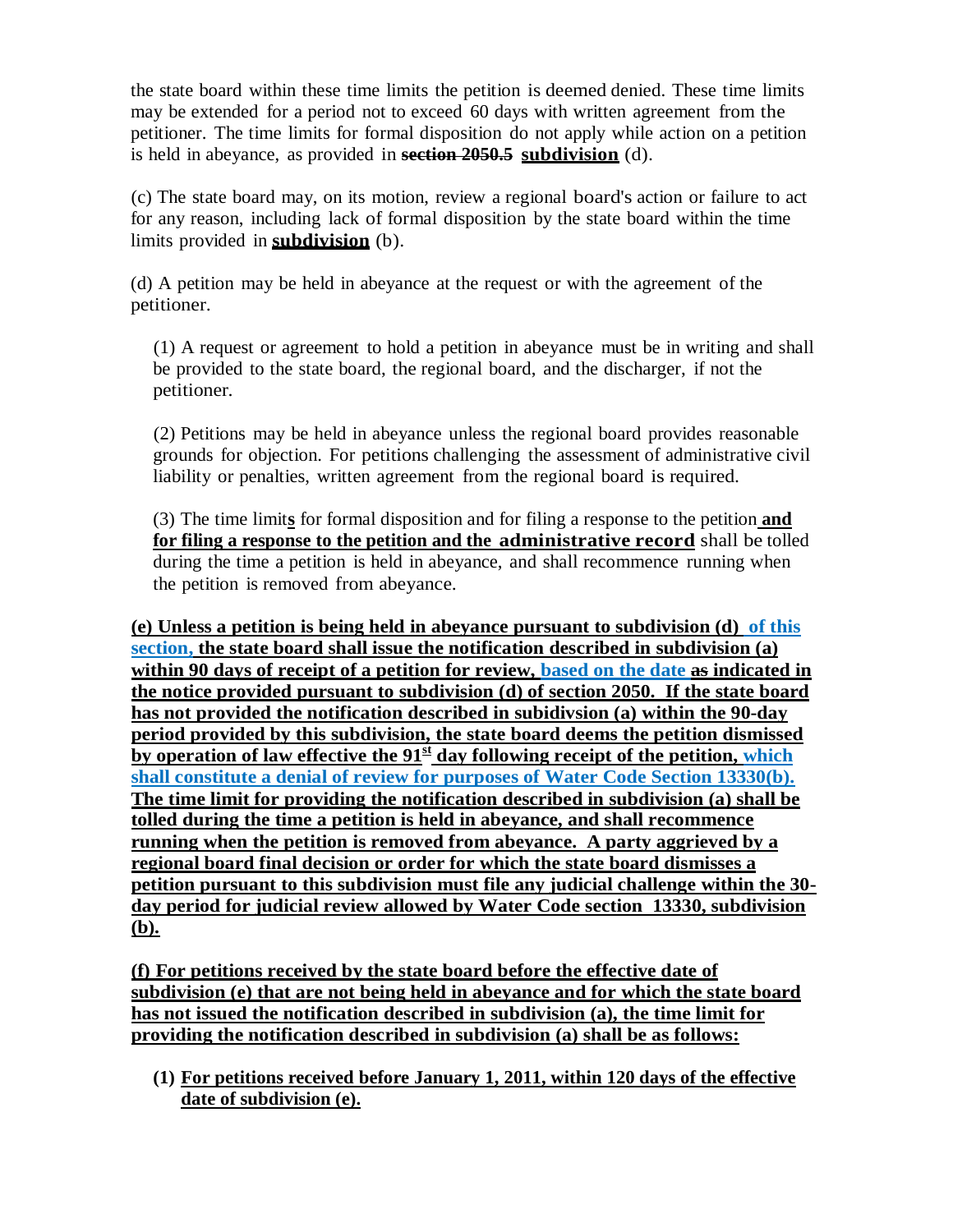- **(2) For petitions received from January 1, 2011 to December 31, 2012, within 240 days of the effective date of subdivision (e).**
- **(3) For petitions recived from January 1, 2013 to the day before the effective date of subdivision (e), within one year of the effective date of subdivision (e).**

**(g) If the state board has not provided the notification described in subdivision (a) within the periods specified in subdivision (f)(1) through (f)(3), the state board deems the petition dismissed by operation of law effective the day following the respective period described in subdivision (f)(1) through (f)(3), which shall constitute a denial of review for purposes of Water Code Section 13330(b). The time limit for providing the notification described in subdivision (a) shall be tolled during the time a petition is held in abeyance, and shall recommence running when the petition is removed from abeyance. A party aggrieved by a regional board final decision or order for which the state board dismisses a petition pursuant to this subdivision must file any judicial challenge within the 30-day period for judicial review allowed by Water Code section 13330, subdivision (b).**

# **§ 2051. Defective Petitions.**

(a) Upon receipt of a petition that does not comply with Section 2050, the state board shall notify the petitioner of the manner in which the petition is defective and the time within which an amended petition may be filed, unless the petition is dismissed pursuant to section 2052.

(b) If a properly amended petition is not received by the state board within the time allowed, the petition shall be dismissed deemed withdrawn unless cause is shown for an extension of time.

Note: Authority cited: Section 1058, Water Code. Reference: Section 13320, Water Code.

# **WSPA Proposes One Addition to the Proposed Rulemaking:**

The proposed rulemaking does not address Section 2053, which pertains to Stay Orders accompanying Petitions to the State Board. WSPA proposes the following modifications to Section 2053(d) to make it consistent with the proposed changes to Sections 2050, 2050.5 and 2051.

# **§ 2053. Stay Orders.**

(a) A stay of the effect of an action of a regional board shall be granted only if petitioner alleges facts and produces proof of all of the following:

(1) substantial harm to petitioner or to the public interest if a stay is not granted,

(2) a lack of substantial harm to other interested persons and to the public interest if a stay is granted, and